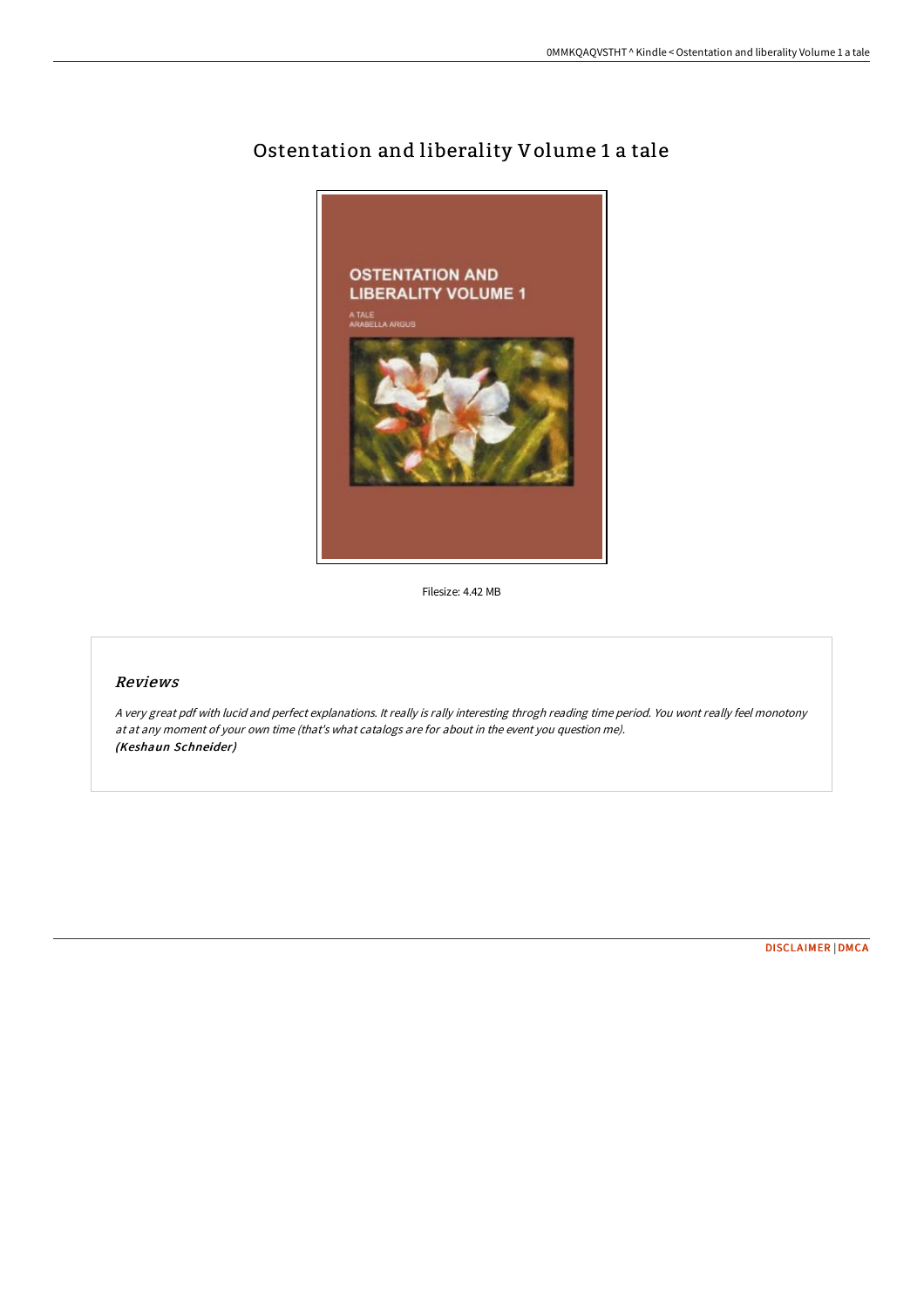## OSTENTATION AND LIBERALITY VOLUME 1 A TALE



RareBooksClub. Paperback. Book Condition: New. This item is printed on demand. Paperback. 34 pages. Dimensions: 9.7in. x 7.4in. x 0.1in.This historic book may have numerous typos and missing text. Purchasers can download a free scanned copy of the original book (without typos) from the publisher. Not indexed. Not illustrated. 1821 Excerpt: . . . sir, returned Mrs. Wilton; I do not Avish our dear Frances to be a wonder. Oh, no! I have seen enough of that sort of thing, to dislike it as much as you do; our neighbour Lady Jane has surfeited me in this way; and, between ourselves, there is something vastly unfeminine in a girls professing a predilection for studies that belong exclusively to the other sex. No, it is not the study of algebra or geometry that I would wish your daughter to pursue;---she must be a musicianj an artist, a linguist; and the accomplishment of dancing must not be omitted. Now all this is a very arduous undertaking, and necessary, if she wish to equal those of her own rank. But, suppose my daughter has neither taste nor talents for2he acquirements you deem essential, returned Mr. Austen; would it not be a deplorable waste of time and money, to compel. her to learn these things admitting it to be fair that she should attempt what ie usually thought requisite in female education. I consider it unfeeling as well as useless, to make mere embellishments compulsory. I might regret the deficiencies in her natural taste, which made her indifferent to pursuits which, if moderately pursued, are pleasing and harmless; but, if she evinced a desire to learn those of a more abstruse kind, --if she preferred figures to music; I see no objection to her devoting a portion of her time to algebra. Geometry might...

 $\frac{1}{16}$ Read [Ostentation](http://digilib.live/ostentation-and-liberality-volume-1-a-tale.html) and liberality Volume 1 a tale Online  $\overline{\mathbf{m}}$ Download PDF [Ostentation](http://digilib.live/ostentation-and-liberality-volume-1-a-tale.html) and liberality Volume 1 a tale